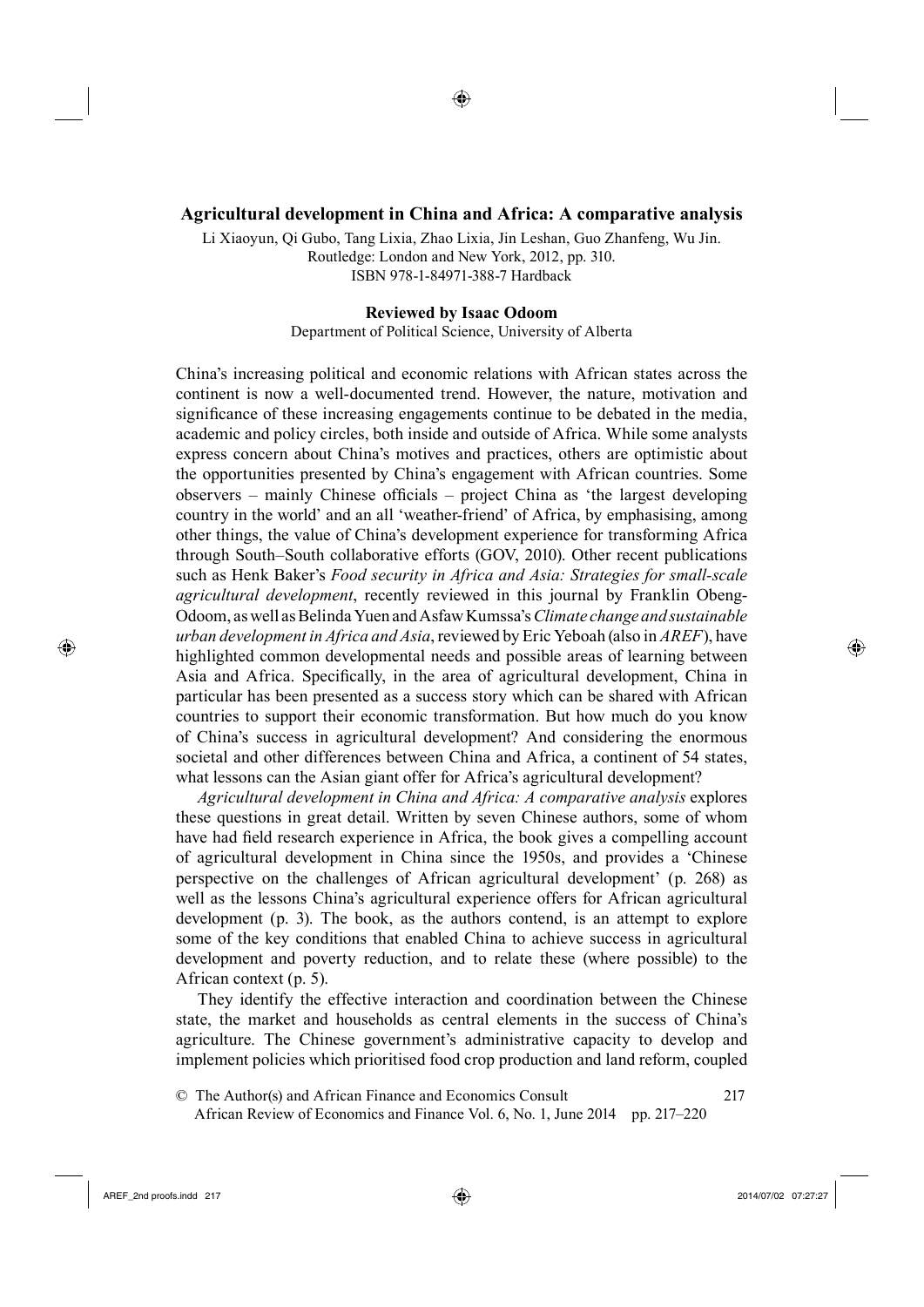Reviewed by Isaac Odoom

with market reform for agricultural products and the integration of agricultural development with non-agricultural sector development through the encouragement of agricultural diversification and rural enterprise development, account for China's impressive record of food production. Further, they suggest that whereas China has a food security-focused agricultural strategy, many African governments treat agriculture as a source of export income and financial revenue for central government, thereby giving priority to export-oriented economic crop production, rather than focusing on food production and food security (p. 258). In their view, most African countries, in addition to a lack of capital, lack a strong state with wellestablished administrative capacity to formulate agricultural strategy and policy, to implement these, and to organise farmers to provide their labour. For them, state intervention to ensure food production in China (which is missing in Africa) is the main difference between the Chinese and the African agricultural development strategies and policies (p. 258).

◈

The authors also acknowledge the negative consequences of China's agricultural success. While China has made impressive progress towards increasing its total food production, it is argued that this success has been achieved at the cost of a depletion of its water and soil resources, and the creation of an urban–rural dichotomy which has led to income disparity between urban and rural residents, and the social exclusion of large fractions of society (p. 268).

Based on China's experience of agriculture development, the authors offer several strategies for transforming African agriculture towards food self-security. African states are advised to focus on strengthening state capacity to develop and implement agricultural policy, to make effective use of markets for resource allocation, and to reform smallholder farming systems (pp. 7, 278).

The book also offers recommendations to the Chinese government (on agricultural cooperation in Africa) and international development organisations engaged in Africa, on how to effectively assist with agricultural development. International agencies should work with China (which has a long history of agricultural cooperation in Africa) to explore a trilateral relationship, where international agencies offer funds and China provides experts within African compacts, innovation strategies and African-level planning for agricultural development (p. 275). These recommendations are based on a systematic examination of the historical background of agricultural development in both China and Africa; a comparison of their differences in terms of agricultural policies, an assessment of production conditions and inputs; the development of agricultural science and technology; a comparative analysis of small farmer policies; as well as an examination of the role of external actors in the development of agriculture in the two regions.

The book is a timely volume. It is well written and carefully presented. The authors draw on their experience as agricultural researchers and field agriculturalists in Africa and Asia, to consider the growing and pervasive problem of food insecurity in Africa, and make recommendations for reform. The authors' call to make food

218

⊕

AREF\_2nd proofs.indd 218 2014/07/02 07:27:27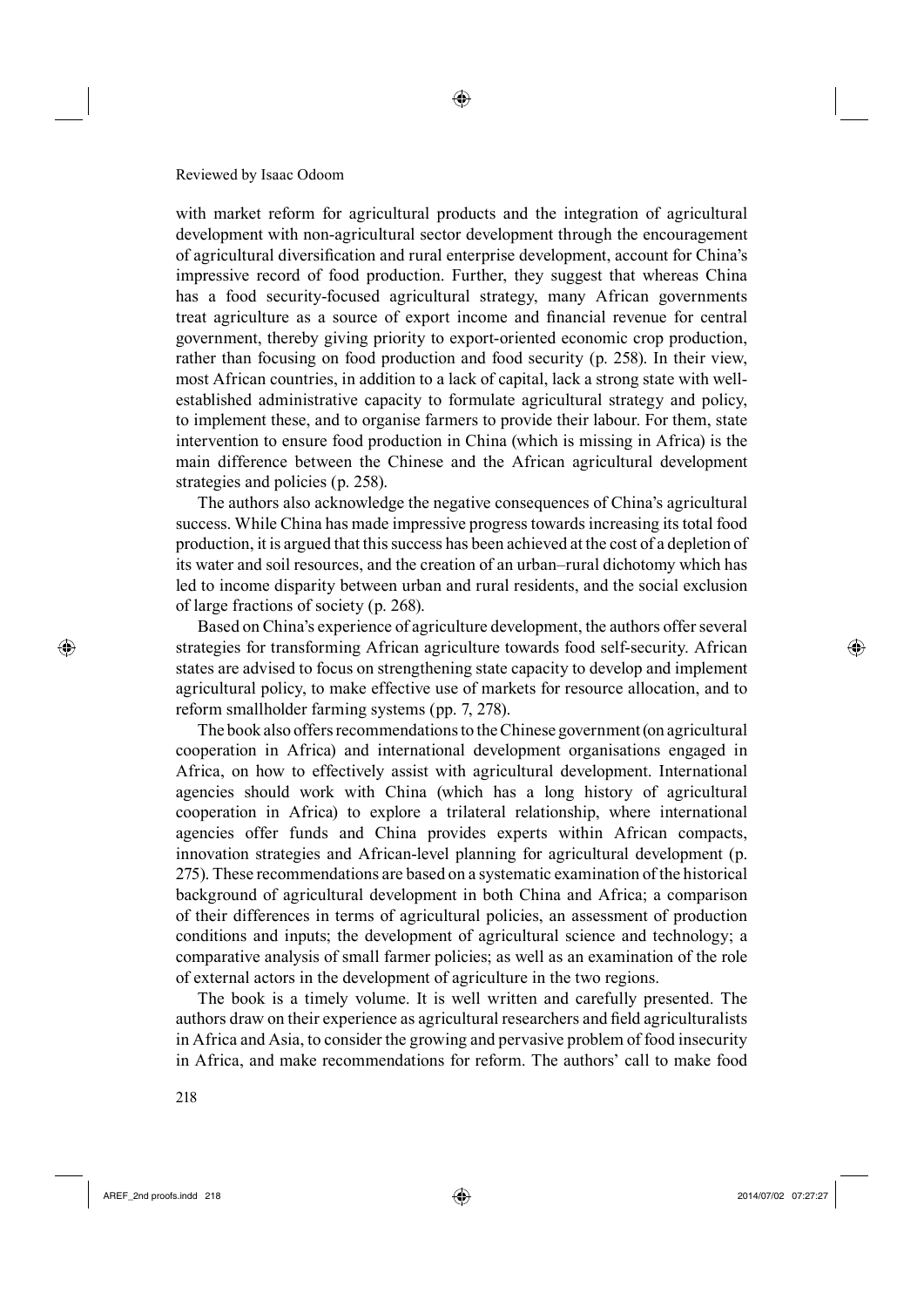Book review

security a priority on the African continent is consistent with recent publications on the subject, such as *Food and development*, reviewed by Gillian Hewitson in this journal.

◈

Also, the use of tables and graphs to explain differences and similarities in crop production, agricultural inputs, etc. between China and Africa proved helpful. More importantly, the methodological approach adopted provides unique and persuasive insights into a key aspect of China's economic success, and the corresponding lessons China's experience offers other regions with similar economic realities are commendable. The book's comparative approach to agricultural development in China and Africa offers a useful basis for policy-makers in Africa, as well as in international organisations, to better understand what China did right in its agricultural development. Also it will enable China to better understand Africa's agricultural development. The book is, therefore, a useful text for anyone looking for a critical evaluation of China's agricultural development story.

That said, the text has its shortcomings. First, as regards field data collection, we are informed that the book is partly based on field studies conducted in Liberia, Tanzania and neighbouring Zambia. But we are offered no explanation or justification for the choice of these countries as field cases. Besides the fact that these three cases will 'offer insights at the micro level' (p. 5), the reader is given no further reasons why informants from these countries were more relevant for the study than those from any other African country. What makes Liberia, Tanzania and Zambia important case studies for this research?

Second, some of the recommendations offered for dealing with Africa's agricultural development challenge, based mainly on the Chinese experience, could prove problematic not least because of the enormous difference in societal structures, state capacity and politico-economic institutions present in China and Africa. But mainly because these 'one-size-fits-all' solutions add to an old debate, namely whether (for example, in agriculture development policy) it makes sense to refer to 'Africa' at all, since the continent is clearly heterogeneous in several ways. Policy development, implementation and outcomes are, after all, conditioned by domestic configurations (placing African society and politics at the heart of any understanding of success in agriculture development). Some lessons from China may prove realistic and should be considered for their merit and suitability. It should be emphasised, however, that for the past several decades African policymakers have been flooded with often conflicting advice on agricultural development strategy, mostly motivated by divergent theoretical views of how agriculture development works (or should work) in Africa and its anticipated impact on overall economic welfare. But who is behind the recommendations? How well do they understand local conditions? African policy makers should ask these crucial questions.

Further, while some observations about the challenges facing African agricultural development are quite revealing, the authors acknowledge the problem of examining the agricultural development of a continent comprised of 54 countries. But at times

AREF\_2nd proofs.indd 219 2014/07/02 07:27:27

⊕

♠